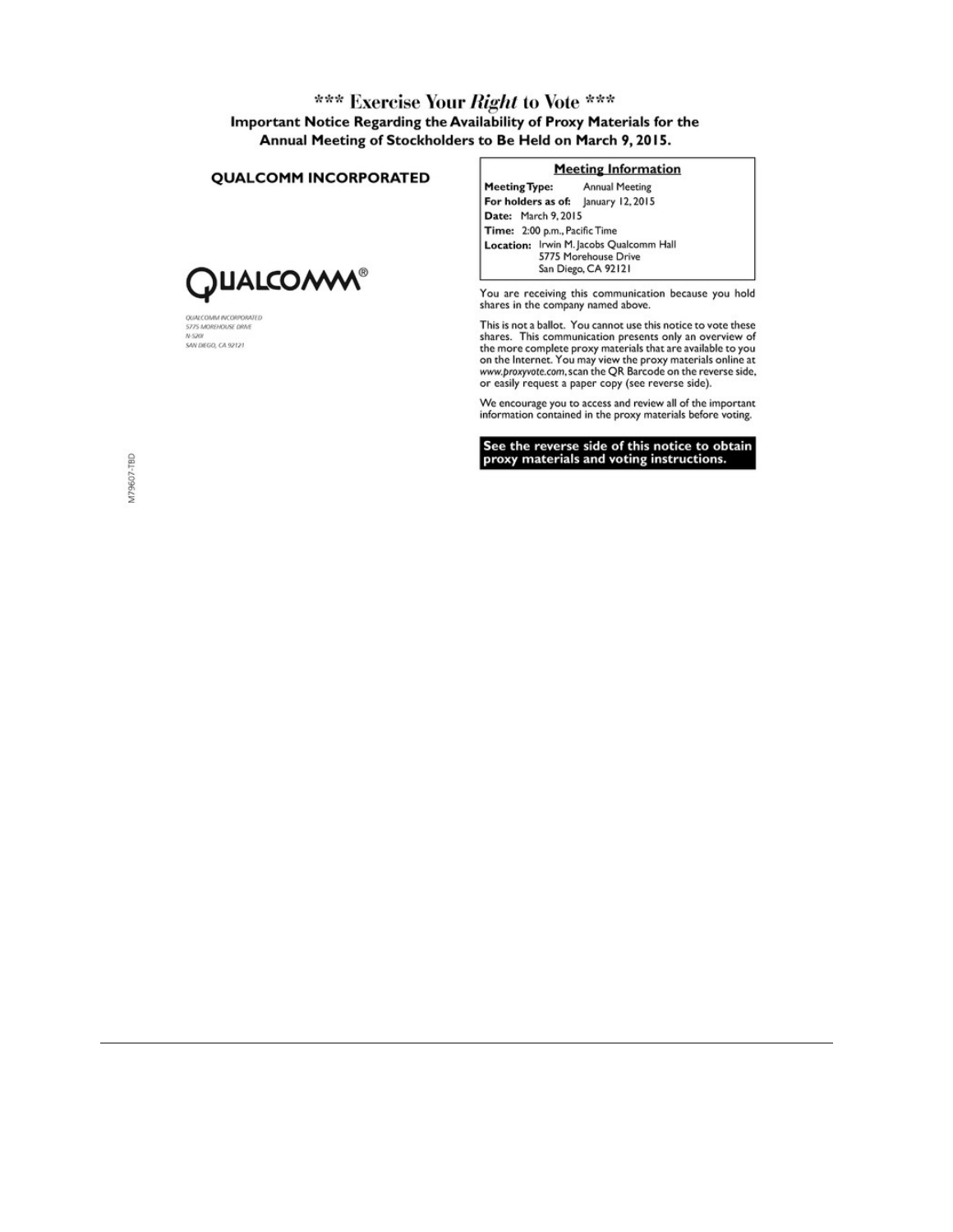# **Before You Vote**

How to Access the Proxy Materials



Vote In Person: Many shareholder meetings have attendance requirements including, but not limited to, the possession of an attendance ticket Issued by the entity holding the meeting. Please check the meeting materials for any special requirements for meeting attendance. At the meeting, you will need to request a ballot to vote these shares.

Vote By Internet: Go to www.proxyvote.com or from a smart phone, scan the QR Barcode above. Have the information that is printed in the box marked by the arrow -> XXXX XXXX XXXX XXXX (located on the following page) available and follow the instructions.

Vote By Mail: You can vote by mail by requesting a paper copy of the materials, which will include a proxy card.

V179608-TBD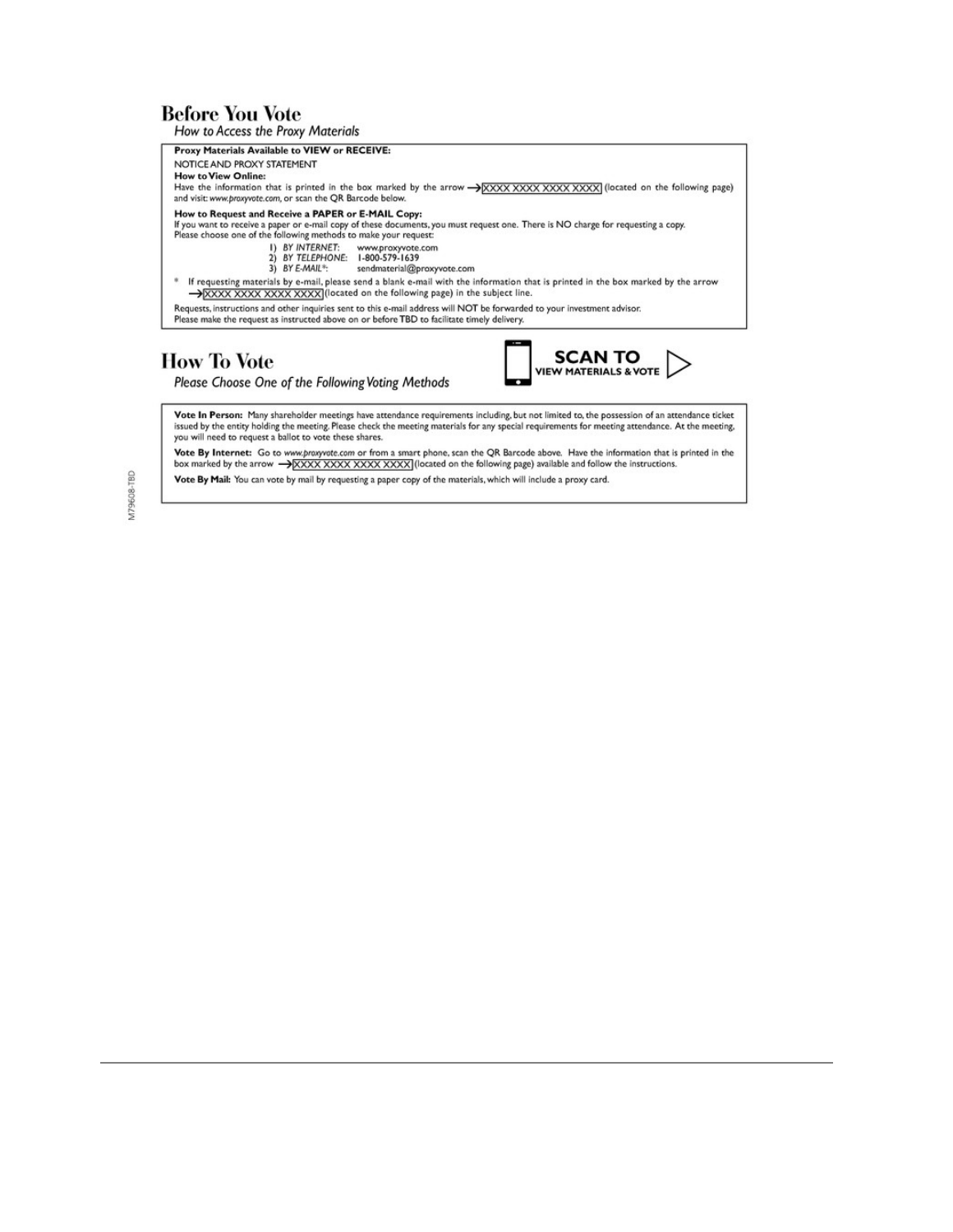## **Voting Items**

# The Board of Directors recommends you vote FOR<br>the following proposals:

1. To elect 15 directors to hold office until the<br>next annual meeting of stockholders and<br>until their respective successors have been<br>elected and qualified.

#### Nominees:

- 1a. Barbara T. Alexander
- 1b. Donald G. Cruickshank
- 1c. Raymond V. Dittamore
- 1d. Susan Hockfield
- 1e. Thomas W. Horton
- 1f. Paul E. Jacobs
- 1g. Sherry Lansing
- 1h. Harish Manwani
- 1i. Steven M. Mollenkopf
- 1j. Duane A. Nelles
- 1k. Clark T. Randt, Jr.
- 
- 11. Francisco Ros
- 1m. Jonathan J. Rubinstein
- 1n. Brent Scowcroft
- 1o. Marc I. Stern

M79609-TBD

- 2. To ratify the selection of PricewaterhouseCoopers LLP as<br>our independent public accountants for our fiscal year<br>ending September 27, 2015.
- 3. To approve an amendment to the 2001 Employee<br>Stock Purchase Plan to increase the share reserve by<br>25,000,000 shares.
- 4. To hold an advisory vote to approve our executive compensation.
- 5. To transact such other business as may properly come before stockholders at the Annual Meeting or any adjournment or postponement thereof.